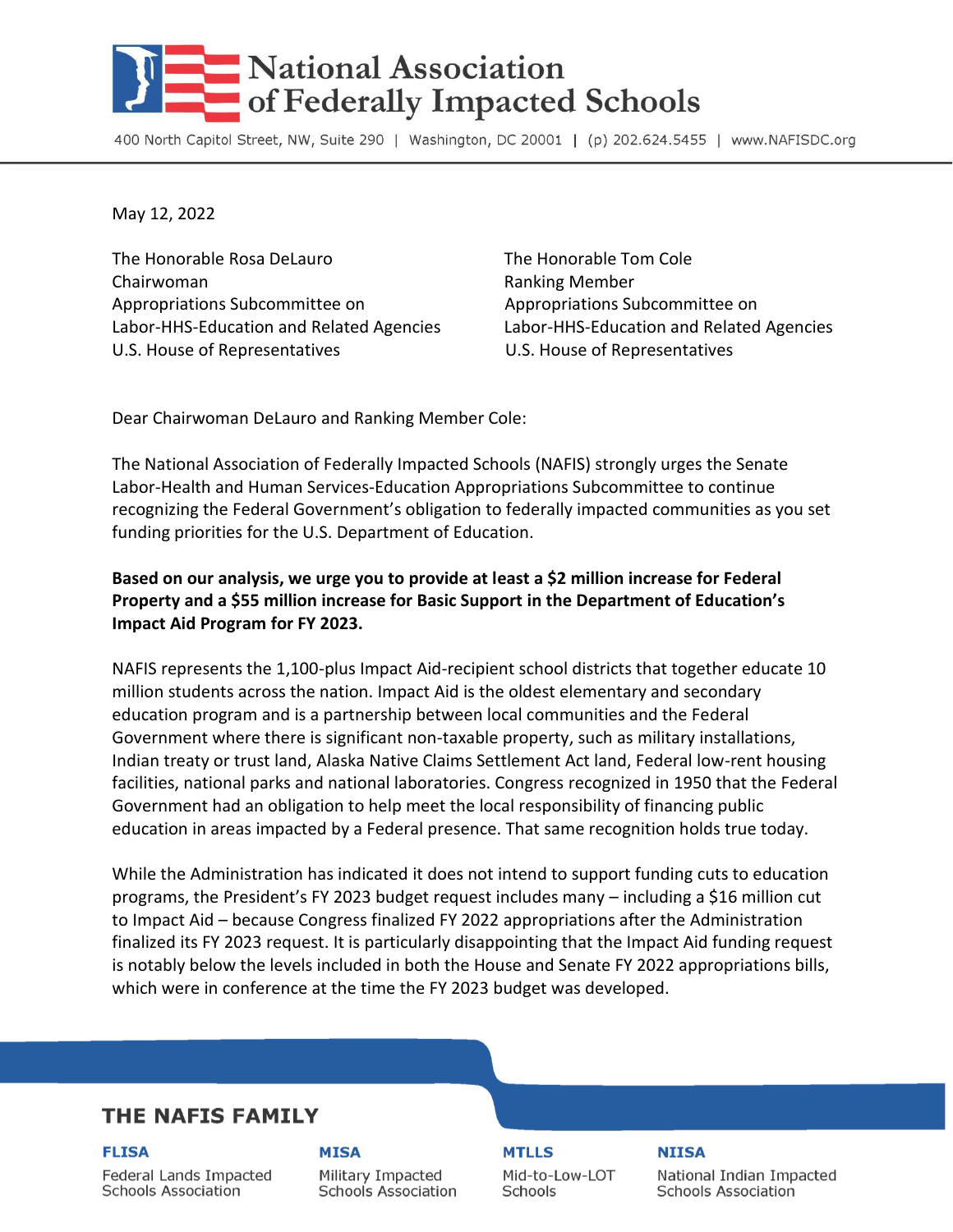NAFIS is grateful for the Subcommittee's past support of the Impact Aid program, and we hope to see that support continue in FY 2023. Federally impacted school districts cannot afford stagnant appropriations or a loss of funding. FY 2023 will require additional funds to build on the important funding progress made in the last few years.

**Section 7003 Basic Support:** Although appropriations have increased in recent years, Basic Support remains significantly underfunded. The Basic Support payment formula is based on several factors, including the actual cost of education. That cost is measured by the Local Contribution Rate (LCR), which is based on per pupil expenditures (PPE) from three years prior.

Basic Support is currently funded at about 60% of the payment formula. Because the program is so underfunded, the Impact Aid law includes a proration factor called the Learning Opportunity Threshold (LOT), which measures the need a school district has for Impact Aid funds. The higher a school district's LOT, the more reliant it is on Impact Aid.

In 2020, for the first time in more than a decade, LOT paid out at over 100%. That means the highest need Impact Aid districts got their full payment. However, hundreds of other school districts still received far less than they would have if the program were fully funded.

For FY 2021, the LOT Payout is estimated to be 98%. Whenever the LOT Payout is below 100%, all federally impacted school districts – including those with the most need that rely most heavily on Impact Aid funds to operate – receive payments below those calculated by the formula in the Impact Aid law.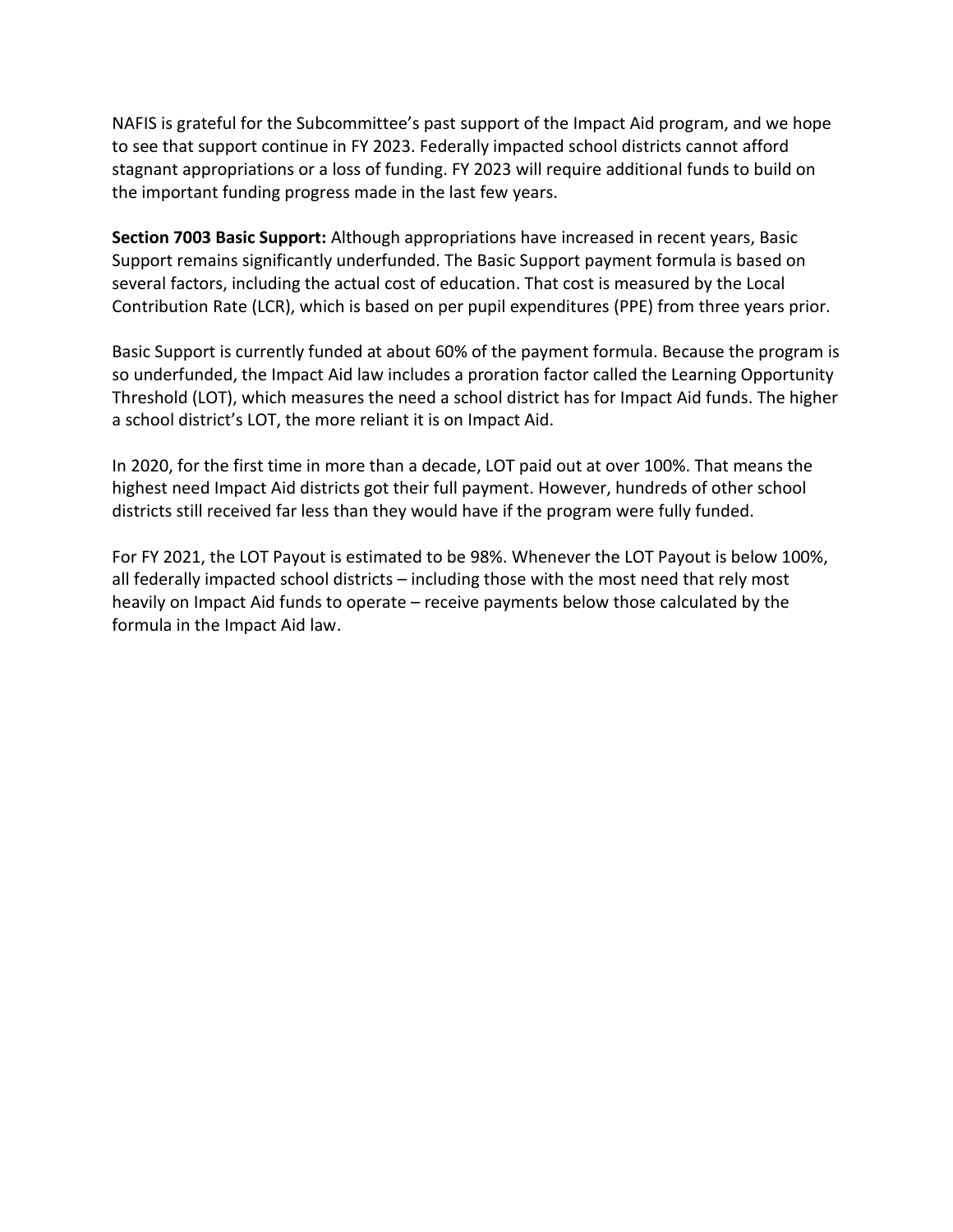We expect that the LCR in the Impact Aid formula could increase by 3.5-4% in FY 2023 based on projected increases in per pupil expenditures (NCES data will be available in September on which the FY 2023 LCR will be based). Without a corresponding increase in appropriations, the LOT Payout could drop substantially.

The increases in appropriations and LOT Payout have been critical for federally impacted school districts, especially given increased costs stemming from the COVID-19 pandemic. A \$55 million increase for FY 2023 would build on these increases and help the program keep pace with the rising costs of education. With that increase, the 7003 Basic Support formula will still be approximately \$850 million below fully funding its formula. We encourage Congress to make up this gap and set a glide path to fully fund the formula.

#### **Section 7003(d) Children with Disabilities:**

Another important element of Impact Aid is the Children with Disabilities (CWD) section, which provides funding for military-connected or

| <b>Fiscal Year</b> | <b>LOT Payout</b>       | <b>LCR Rates</b> |
|--------------------|-------------------------|------------------|
| FY 2011            | 97.066% of<br>LOT       | \$5,215.00       |
| FY 2012            | 96.109% of<br>LOT       | \$5,330.00       |
| FY 2013            | 87.061% of<br>LOT       | \$5,404.50       |
| FY 2014            | 91.730% of<br>LOT       | \$5,406.00       |
| FY 2015            | 93.074% of<br>LOT       | \$5,386.00       |
| FY 2016            | 93.690% of<br>LOT       | \$5,468.00       |
| FY 2017            | 92.332% of<br>LOT       | \$5,635.50       |
| FY 2018            | 96.187% of<br>LOT       | \$5,840.50       |
| FY 2019            | 98.138% of<br>LOT       | \$6,036.00       |
| FY 2020            | 101.15% of<br>LOT       | \$6,268.50       |
| FY 2021*           | 98% of LOT              | \$6,495.00       |
| FY 2022*           | 100+% of LOT            | \$6,794.00       |
|                    | * Estimated final rates |                  |

Indian lands students with an active Individualized Education Program (IEP). It has been funded at \$48 million since 2008, despite rising costs of providing special education services. This currently means a school district receives approximately \$1,200 per eligible student living on Federal property (or \$600 for military-connected students who do not live on a military installation). As the cost of special education rises, this \$48 million appropriation is stretched too thin, especially given the chronic underfunding of IDEA. Payments per CWD dropped from \$1,215.65 in FY 2018 to \$1,205.00 in FY20. School districts are continuing to educate their students with disabilities, spending significant general funds to do so.

**Section 7002 Federal Property:** We thank you for the \$4 million increase in 7002 payments in FYs 2019 through 2022. For FY 2023, we request an additional \$2 million to build on these increases. These funds will partially offset new costs as the Federal Government continues to take property off local tax rolls and as the value of taxable land on which the funding formula is based increases.

**Section 7007 Construction:** Finally, the Construction section of Impact Aid receives very little